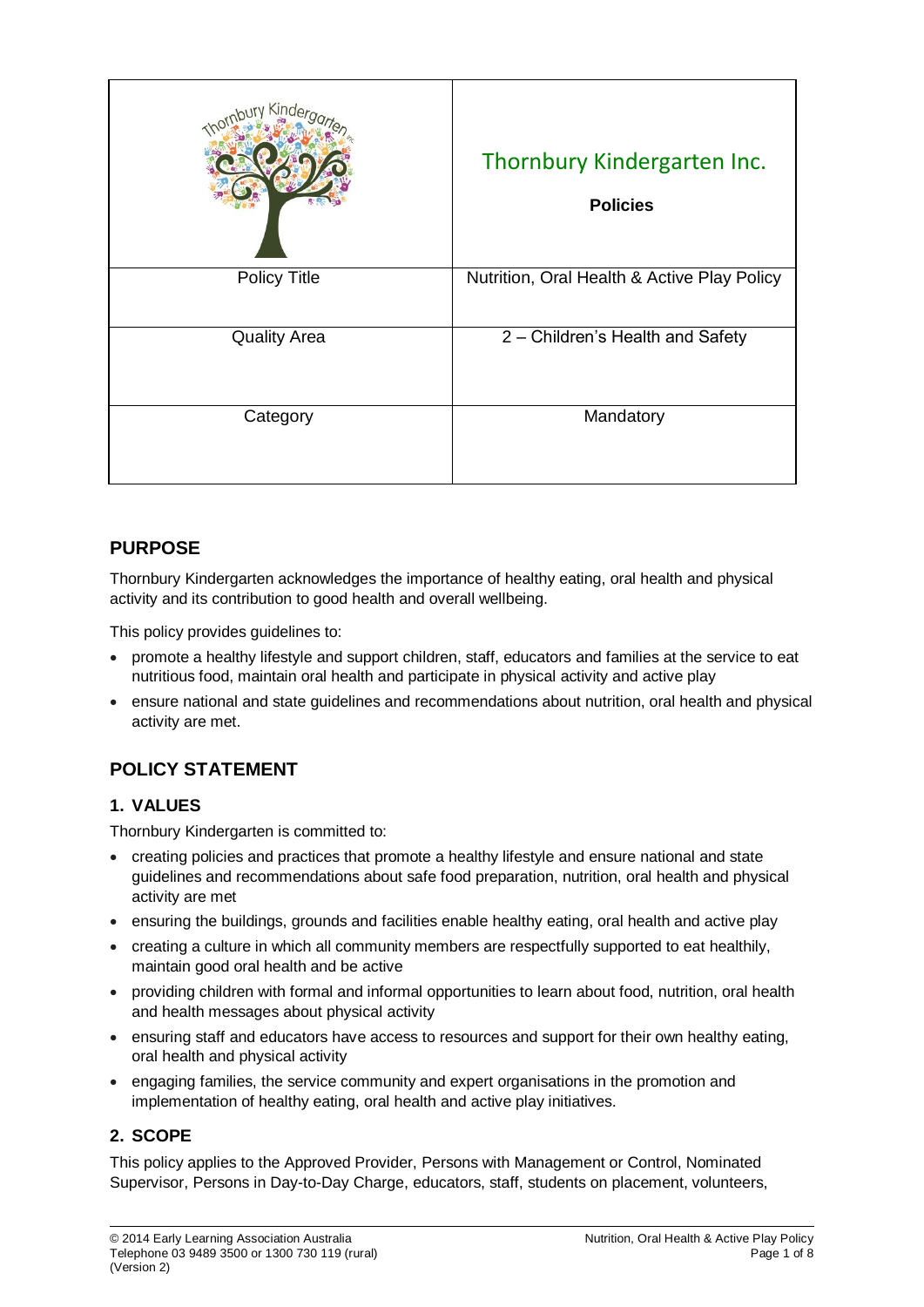families, parents/guardians, children and others attending the programs and activities of Thornbury Kindergarten.

## **3. BACKGROUND AND LEGISLATION**

## **Background**

There are many benefits to promoting a healthy lifestyle in early childhood education and care settings, including the positive impact this has on each child's learning and development. Being made aware of positive eating behaviour, oral hygiene practices and the importance of physical activity from an early age can instil good habits that will remain throughout a person's life. Staff are well placed to build this awareness among children and their families, while respecting lifestyle choices, and cultural and religious values.

As a health promoting service it is recognised that every member of the service impacts on children's health. Children, staff, educators and families can be supported to eat healthily, maintain good oral health and be physically active through teaching and learning opportunities, policies, creating a safe and healthy physical and social environment and developing community links and partnerships.

### **Nutrition**

The foods we eat provide our body with the nutrients we need to stay healthy. Good nutrition is the balanced eating of a variety of foods, and is especially important for children as they require a large amount of nutrients for growth and development. Research has shown that, when offered a variety of healthy foods, children can and do make good choices. It is also important to provide preschool children with a good foundation in healthy eating, as most children have formed lifelong eating habits before they reach school age.

### Oral health

Tooth decay is Australia's most prevalent health problem despite being largely preventable. It is important to note that oral health promotion is complementary to promoting healthy eating.

Oral health behaviours have a major influence on children's health and wellbeing and a direct impact on their growth and development. Oral diseases can negatively affect individuals through pain, discomfort, general health and quality of life. Poor oral health can limit a child's capacity in biting, chewing, smiling, speaking, and psychosocial wellbeing. The main oral health condition experienced by children is tooth decay affecting over half of all Australian children, making it five times more prevalent than asthma.

### Active play

Active play (refer to *Definitions*) develops a strong and healthy body, builds motor and co-ordination skills, creates a sense of wellbeing and helps protect children from disease. Active play is about moving, being and doing.

A strong sense of health and wellbeing, supported by good nutrition, oral health and an active lifestyle, can provide children with confidence, energy and optimism that will contribute to their ability to concentrate, co-operate and learn (*Belonging, Being & Becoming – The Early Years Learning Framework for Australia*, – refer to *Sources*). Learning about healthy lifestyles, including nutrition, oral health and active play, links directly to Outcome 3 in both the *Early Years Learning Framework* and the *Victorian Early Years Learning and Development Framework* (refer to *Sources*).

The Australian Government has guidelines, recommendations and resources for healthy eating and physical activity in early childhood settings including the National Health and Medical Research Council's *Australian Dietary Guidelines* and *Infant Feeding Guidelines*, the *Get Up & Grow: Healthy Eating and Physical Activity for Early Childhood* resources and the *National Physical Activity Recommendations for Children 0-5 Years* (refer to *Sources*). Practical, healthy eating advice is also available to early childhood services and schools via a telephone advice line: the Victorian Healthy Eating Advisory Service (Healthy Eating Advisory Service – refer to *Sources*), run by Nutrition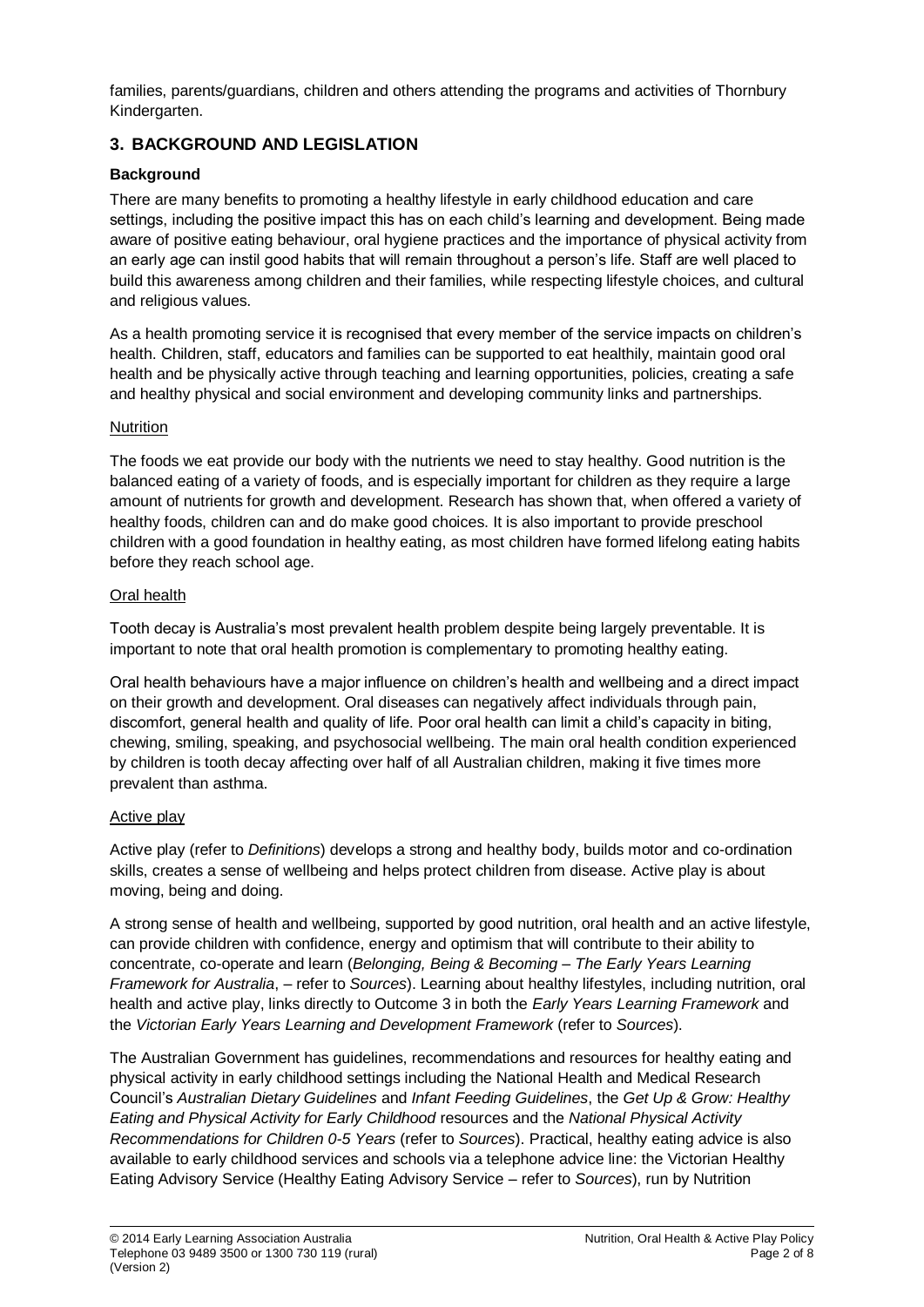Australia. Early childhood education and care services can also register and implement the *Achievement Program* (refer to *Sources*). This program is designed to create safe, healthy and friendly environments for children, staff educators and families, by promoting physical, mental and social health and wellbeing.

## **Legislation and standards**

Relevant legislation and standards include but are not limited to:

- *Australia New Zealand Food Standards Code*
- *Child Wellbeing and Safety Act 2005* (Vic)
- *Disability Discrimination Act 1992* (Cth)
- *Education and Care Services National Law Act 2010*
- *Education and Care Services National Regulations 2011* including Regulations 77–78, 79–80 (if the service provides food), 168
- *Equal Opportunity Act 2010* (Vic)
- *Food Act 1984* (Vic)
- *National Quality Standard* including Quality Area 2: Children's Health and Safety
- *Occupational Health and Safety Act 2004*

## **4. DEFINITIONS**

The terms defined in this section relate specifically to this policy. For commonly used terms e.g. Approved Provider, Nominated Supervisor, Regulatory Authority etc. refer to the *General Definitions* section of this PolicyWorks manual provided in each Foyer.

Active play: Play that involves large muscle-based activities that are essential for a child's social, emotional, cognitive and physical growth and development incorporating:

- child-initiated active play, which is developed by the child through exploration of the outdoor environment, equipment and games
- adult-guided active play which encourages children's physical development through promoting movement skills in a non-competitive environment
- physical activity, which includes sport, incidental exercise and many forms of recreation.

**Adequate supervision**: Adequate supervision refers to constant, active and diligent supervision of every child at the service. Adequate supervision requires that educators are always in a position to observe each child, respond to individual needs, and immediately intervene if necessary. Variables affecting supervision levels include:

- number, age and abilities of children
- number and positioning of educators
- current activity of each child
- areas in which the children are engaged in an activity (visibility and accessibility)
- developmental profile of each child and of the group of children
- experience, knowledge and skill of each educator
- need for educators to move between areas (effective communication strategies).

**'Discretionary' foods and drinks:** Food and drink items that are high in fat, sugar and salt, and that contain minimal vitamins, minerals or fibre. These can also be referred to as 'sometimes' foods and drinks.

**Healthy eating:** Describes eating patterns that provide all the recommended nutrients for growth and development, and good health and wellbeing, now and in the future. It also refers to preparing, serving and eating food in a way that recognises its importance as a social and cultural activity.

**Nutrition:** The process of providing or receiving nourishing substances.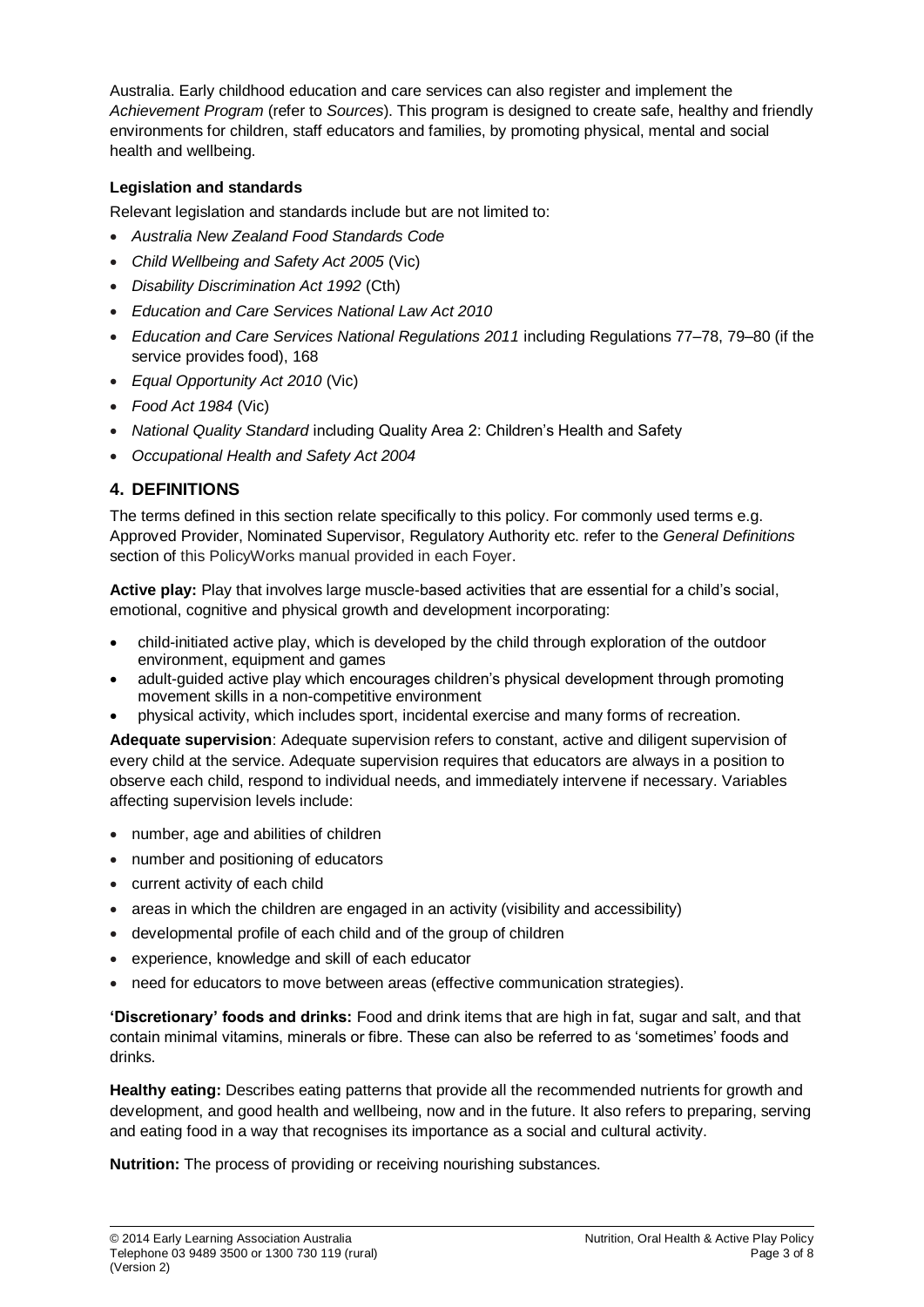**Oral health:** The absence of active disease in the mouth. Oral health is fundamental to overall health, wellbeing and quality of life. A healthy mouth enables people to eat, speak and socialise without pain, discomfort or embarrassment.

## **5. SOURCES AND RELATED POLICIES**

## **Sources**

- *Australian Dietary Guidelines* 2019, National Health and Medical Research Council: <https://www.eatforhealth.gov.au/guidelines>
- *Belonging, Being & Becoming – The Early Years Learning Framework for Australia*: [https://docs.education.gov.au/documents/belonging-being-becoming-early-years-learning](https://docs.education.gov.au/documents/belonging-being-becoming-early-years-learning-framework-australia)[framework-australia](https://docs.education.gov.au/documents/belonging-being-becoming-early-years-learning-framework-australia)
- Better Health Channel: [www.betterhealth.vic.gov.au](http://www.betterhealth.vic.gov.au/)
- Dental Health Services Victoria: [www.dhsv.org.au](http://www.dhsv.org.au/)
- Food Safety Victoria, Department of Health and Human Services: [www2.health.vic.gov.au/public](https://www2.health.vic.gov.au/public-health/food-safety)[health/food-safety](https://www2.health.vic.gov.au/public-health/food-safety)
- Food Standards Australia New Zealand: [www.foodstandards.gov.au](http://www.foodstandards.gov.au/)
- Department of Health (2013) *Get Up & Grow: Healthy Eating and Physical Activity for Early Childhood*:<https://www.health.gov.au/internet/main/publishing.nsf/Content/phd-gug-staffcarers>
- *The Achievement Program* is a health and wellbeing initiative for early childhood services, schools and workplaces: [www.achievementprogram.health.vic.gov.au](http://www.achievementprogram.health.vic.gov.au/)
- Healthy Eating Advisory Service: [www.heas.health.vic.gov.au](http://heas.health.vic.gov.au/)
- National Health and Medical Research Council, *Infant Feeding Guidelines: information for health workers* (2013): [https://www.nhmrc.gov.au/about-us/publications/infant-feeding-guidelines](https://www.nhmrc.gov.au/about-us/publications/infant-feeding-guidelines-information-health-workers)[information-health-workers](https://www.nhmrc.gov.au/about-us/publications/infant-feeding-guidelines-information-health-workers)
- Australian 24-Hour Movement Guidelines for the Early Years (Birth to 5 years): <https://www.health.gov.au/internet/main/publishing.nsf/Content/npra-0-5yrs-brochure>
- National Health and Medical Research Council *,Staying Healthy: Preventing infectious diseases in early childhood education and care services* (5<sup>th</sup> edition, 2013): [https://www.nhmrc.gov.au/about](https://www.nhmrc.gov.au/about-us/publications/staying-healthy-preventing-infectious-diseases-early-childhood-education-and-care-services)[us/publications/staying-healthy-preventing-infectious-diseases-early-childhood-education-and-care](https://www.nhmrc.gov.au/about-us/publications/staying-healthy-preventing-infectious-diseases-early-childhood-education-and-care-services)[services](https://www.nhmrc.gov.au/about-us/publications/staying-healthy-preventing-infectious-diseases-early-childhood-education-and-care-services)
- *Victorian Early Years Learning and Development Framework*[: www.education.vic.gov.au](http://www.education.vic.gov.au/Pages/default.aspx)

## **Service policies**

- *Anaphylaxis Policy*
- *Asthma Policy*
- *Curriculum Development Policy*
- *Dealing with Infectious Diseases Policy*
- *Diabetes Policy*
- *Excursions and Service Events Policy*
- *Food Safety Policy*
- *Hygiene Policy*
- *Incident, Injury, Trauma and Illness Policy*
- *Inclusion and Equity Policy*
- *Road Safety and Safe Transport Policy*
- *Sun Protection Policy*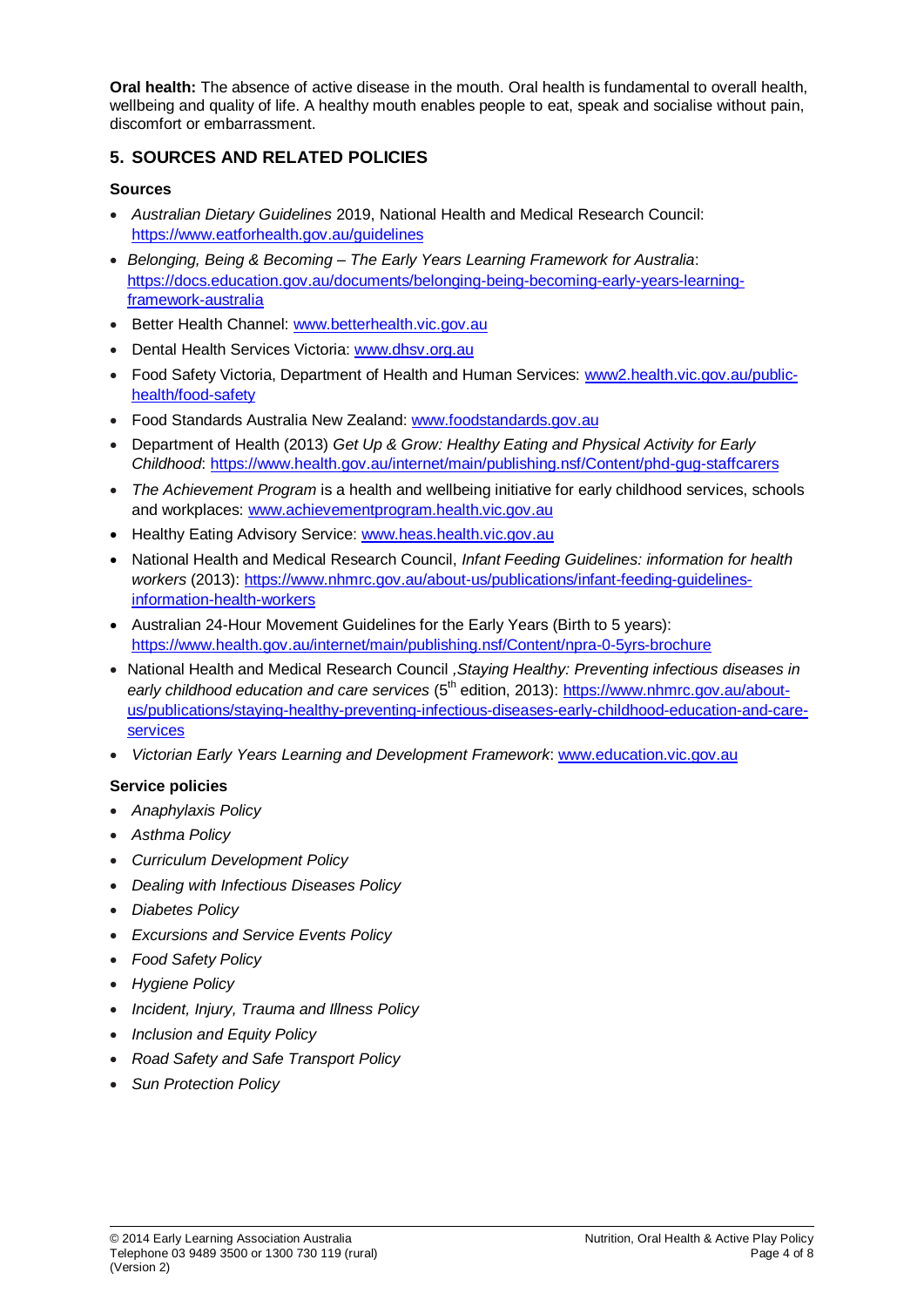# **PROCEDURES**

### **The Approved Provider and Persons with Management or Control are responsible for:**

- ensuring that the service environment and educational program supports children and families to make healthy choices for eating, oral health and active play (refer to *Definitions*)
- providing ongoing information, resources and support to families, to assist in the promotion of optimum health, including oral health, for young children (refer to *Sources*)
- recognising families, educators and staff as role models and encouraging them to bring/use foods and drinks that are in line with the service's Nutrition, Oral Health and Active Play Policy
- ensuring the implementation of adequate health and hygiene procedures, and safe practices for handling, preparing and storing food, to minimise risks to children being educated and cared for by the service (Regulation 77) (refer to *Hygiene Policy* and *Food Safety Policy*)
- ensuring measures are in place to prevent cross-contamination of any food given to children with diagnosed food allergies and/or diabetes (refer to *Anaphylaxis Policy*, *Asthma Policy*, *Diabetes Policy* and *Food Safety Policy*)
- ensuring that all educators/staff are aware of, and plan for, the dietary needs of all children
- ensuring that fresh drinking water (preferably tap water) is readily available at all times, indoors and outdoors, and reminding children to drink water throughout the day, including at snack/lunch times (Regulation 78(1)(a)) (Only tap water and plain milk are encouraged.)
- ensuring that food and drinks are available to children at frequent and regular intervals throughout the day (Regulation 78(1)(b))
- ensuring educators are supported to access a range of resources to increase their capacity to promote healthy eating, oral health and active play initiatives for children
- ensuring staff and educators are supported by having healthy food options in the staff room, for staff meetings and for professional learning
- ensuring that discretionary food and drinks do not appear in any sponsorship, fundraising or marketing activities
- ensuring celebrations and other service events promote healthy food options and limit discretionary options
- ensuring service facilities and equipment enable active travel and road safety for children, staff, educators and families
- ensuring there is a suitable space for breastfeeding and storage of breast milk is available
- ensuring space and facilities are available to allow staff and educators to store and prepare healthy food

### **The Nominated Supervisor and Persons in Day-to-Day Charge are responsible for:**

- ensuring that the service environment and the educational program supports children and families to learn about and make healthy choices for eating, oral health and active play
- embedding opportunities to learn about healthy eating and oral health and the importance of physical activity in the educational program, throughout the year
- ensuring oral hygiene practices are undertaken at the service where appropriate
- ensuring the implementation of adequate health and hygiene procedures, and safe practices for handling, preparing and storing food, to minimise risks to children being educated and cared for by the service (Regulation 77) (refer to *Hygiene Policy* and *Food Safety Policy*)
- ensuring that all educators/staff are aware of a child's food allergies and/or other medical conditions on enrolment or on initial diagnosis
- ensuring measures are in place to prevent cross-contamination of any food given to children with diagnosed food allergies and/or diabetes (refer to *Anaphylaxis Policy*, *Asthma Policy*, *Diabetes Policy* and *Food Safety Policy*)
- ensuring that all educators/staff are aware of, and plan for, the dietary needs of all children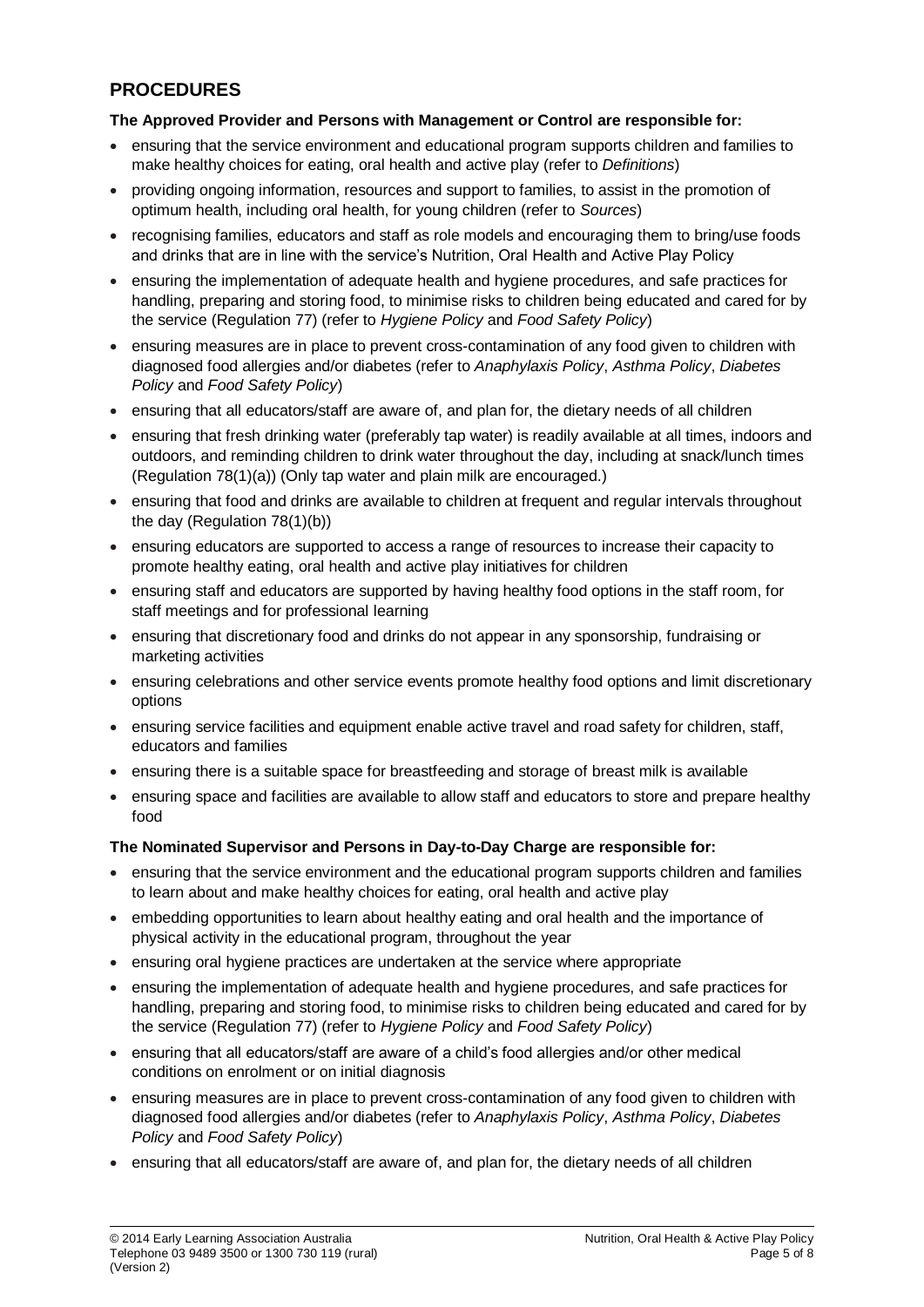- ensuring that fresh drinking water (preferably tap water) is readily available at all times, indoors and outdoors, and reminding children to drink water throughout the day, including at snack/lunch times (Regulation 78(1)(a)). (Only tap water and plain milk are encouraged.)
- ensuring that food and drinks are available to children at frequent and regular intervals throughout the day (Regulation 78(1)(b))
- registering and engaging the service with the *Achievement Program* (refer to *Sources*)
- ensuring that age-appropriate adult-guided and child-initiated active play is planned on a daily basis across all age groups
- ensuring that cultural and religious practices/requirements of families are accommodated to support children's learning and development
- developing and reviewing guidelines for celebrations, fundraising activities and other service events in consultation with educators, staff, parents/guardians and families to focus on healthy alternatives
- providing families with information and strategies to promote healthy eating, oral health and active play and how to access relevant services (including local dental clinics)
- developing links with local and regional health services, community organisations and businesses that provide expertise, resources and support for healthy eating, oral health and active play
- ensuring educators are supported to access resources, tools and professional learning to enhance their knowledge and capacity to develop adult guided and child initiated active play experiences and promote healthy eating and oral health
- considering this policy when organising excursions, service events and any sponsorship or marketing opportunities
- ensuring the layout of the grounds and buildings is inclusive of the diversity and abilities of all children and encourages physical activity and movement
- ensuring recommendations about physical activity and screen time from the Australian 24-Hour Movement Guidelines for the Early Years (Birth to 5 Years) are met
- supporting active travel to and from the service
- ensuring staff and educators are supported by having healthy food options in the staff room, for staff meetings and for professional learning.

### **All educators/staff are responsible for:**

- complying with the service's *Nutrition, Oral Health and Active Play Policy* and with the *Food Safety Act*
- being aware of a child's food allergies and/or other medical conditions on enrolment at the service or on initial diagnosis
- implementing measures to prevent cross-contamination of any food given to children with diagnosed food allergies and/or diabetes (refer to *Anaphylaxis Policy*, *Asthma Policy*, *Diabetes Policy* and *Food Safety Policy*)
- being aware of, and planning for, the dietary needs of all children
- ensuring that the service environment and the educational program supports children and families to make healthy choices for eating, oral health and active play
- discussing healthy eating choices with children and introducing the concept of 'sometimes' and everyday foods and drinks
- providing a variety of cooking and food experiences that support children to develop food literacy and positive habits relating to food
- role-modelling positive eating, drinking and physical activity behaviours and promoting a healthy relationship with food
- ensuring that food and drink are not used as an incentive, bribe or reward at any time
- exploring and discussing diverse cultural, religious, social and family lifestyles
- considering this policy when organising excursions and service events
- supporting students and volunteers to comply with this policy while at the service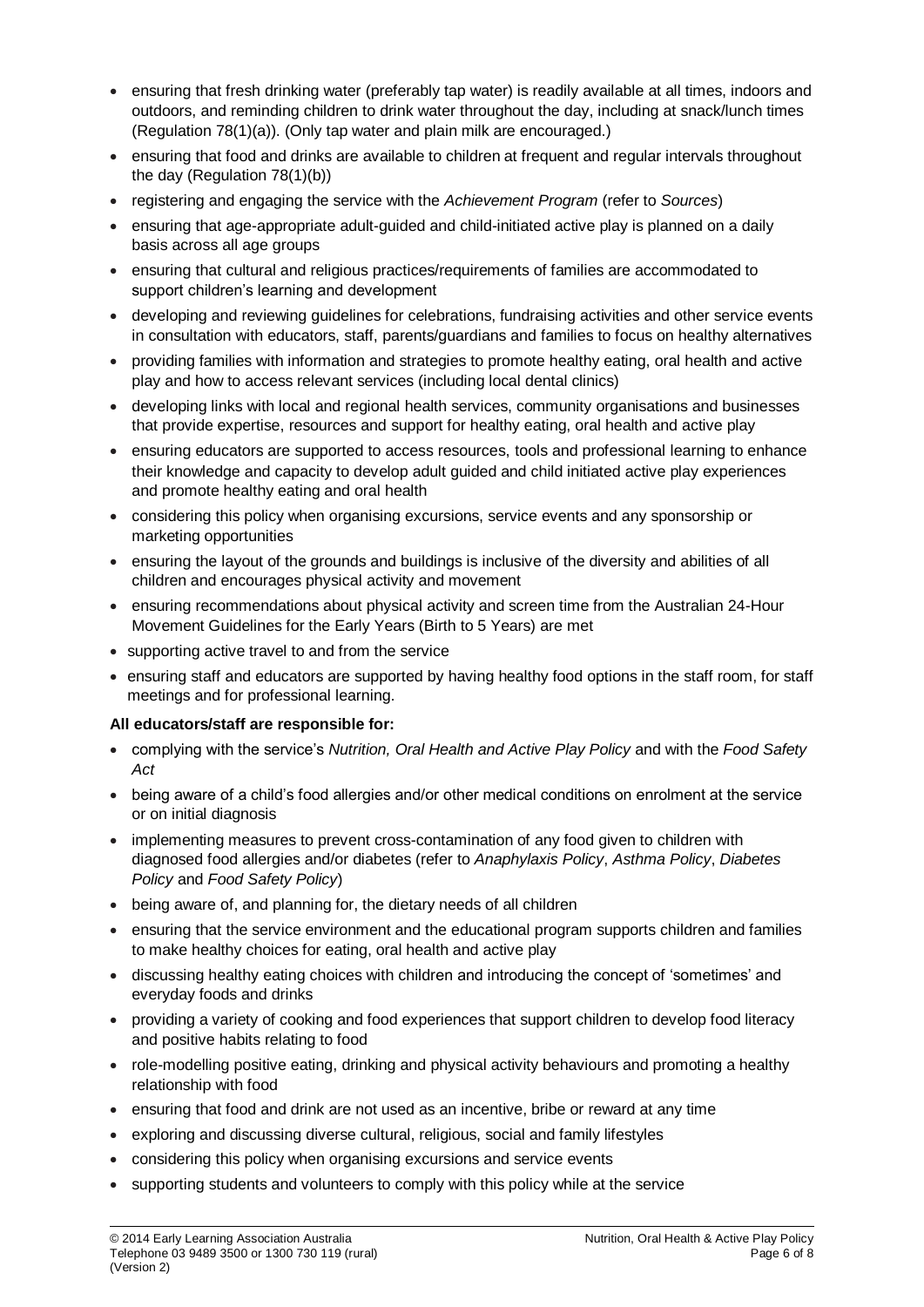- keeping parents/guardians informed of current information relating to healthy eating, oral health and active play
- ensuring that fresh drinking water (preferably tap water) is readily available at all times indoors and outdoors, and reminding children to drink regularly throughout the day, including at snack/meal times
- ensuring that children can readily access their own clearly labelled drink containers (where this is a service practice)
- providing food and drinks at regular intervals, and encouraging children to actively participate in, and enjoy, snack/meal times without feeling rushed
- providing a positive eating environment and sitting and interacting with children at meal times
- encouraging children to be independent at snack/meal times e.g. opening lunchboxes, pouring drinks, self-feeding, serving and using utensils in a culturally-sensitive way
- providing opportunities for children to learn about, and develop skills for oral health through the educational program, including age-appropriate tooth brushing
- providing adequate supervision (refer to *Definitions*) for all children at all times, including at meal times
- ensuring children are not sedentary or inactive for more than 1 hour at a time, with the exception of sleeping
- supporting children to develop collaboration skills during play
- planning and providing active play and movement experiences that are age-appropriate, inclusive of diversity and abilities and support children to develop fundamental movement skills
- considering opportunities for children to be physically active indoors, particularly in adverse weather conditions
- ensuring screen based activities do not exceed the recommendations in the Australian 24-Hour Movement Guidelines for the Early Years (birth to 5 years)
- providing age-appropriate traffic safety education, including pedestrian and passenger safety to both children and parents/guardians at the service
- promoting safe behaviour through daily practice as part of the program.

### **Parents/guardians are responsible for:**

- complying with the requirements of this policy
- providing details of specific nutritional/dietary requirements, including the need to accommodate cultural or religious practices or food allergies, on their child's enrolment form, and discussing these with the Nominated Supervisor prior to the child's commencement at the service, and if requirements change over time (refer to *Anaphylaxis Policy*, *Asthma Policy* and *Diabetes Policy*)
- communicating regularly with educators/staff regarding children's specific nutritional requirements and dietary needs, including food preferences
- encouraging their child/ren to drink an adequate amount of water (preferably tap water), and discouraging 'discretionary' drinks
- providing healthy, nutritious food for snacks/meals, including fruits and vegetables in line with the service's *Nutrition, Oral Health and Active Play* policy, where applicable
- providing healthy, nutritious food, including fruits or vegetables for sharing at morning or afternoon tea, where applicable
- providing nutritious food and drinks for celebrations, fundraising activities and service events, consistent with service policy
- encouraging children to exercise by engaging in active play, and walking or riding a bike to the service where appropriate
- dressing their child/ren so they can engage safely in active play.